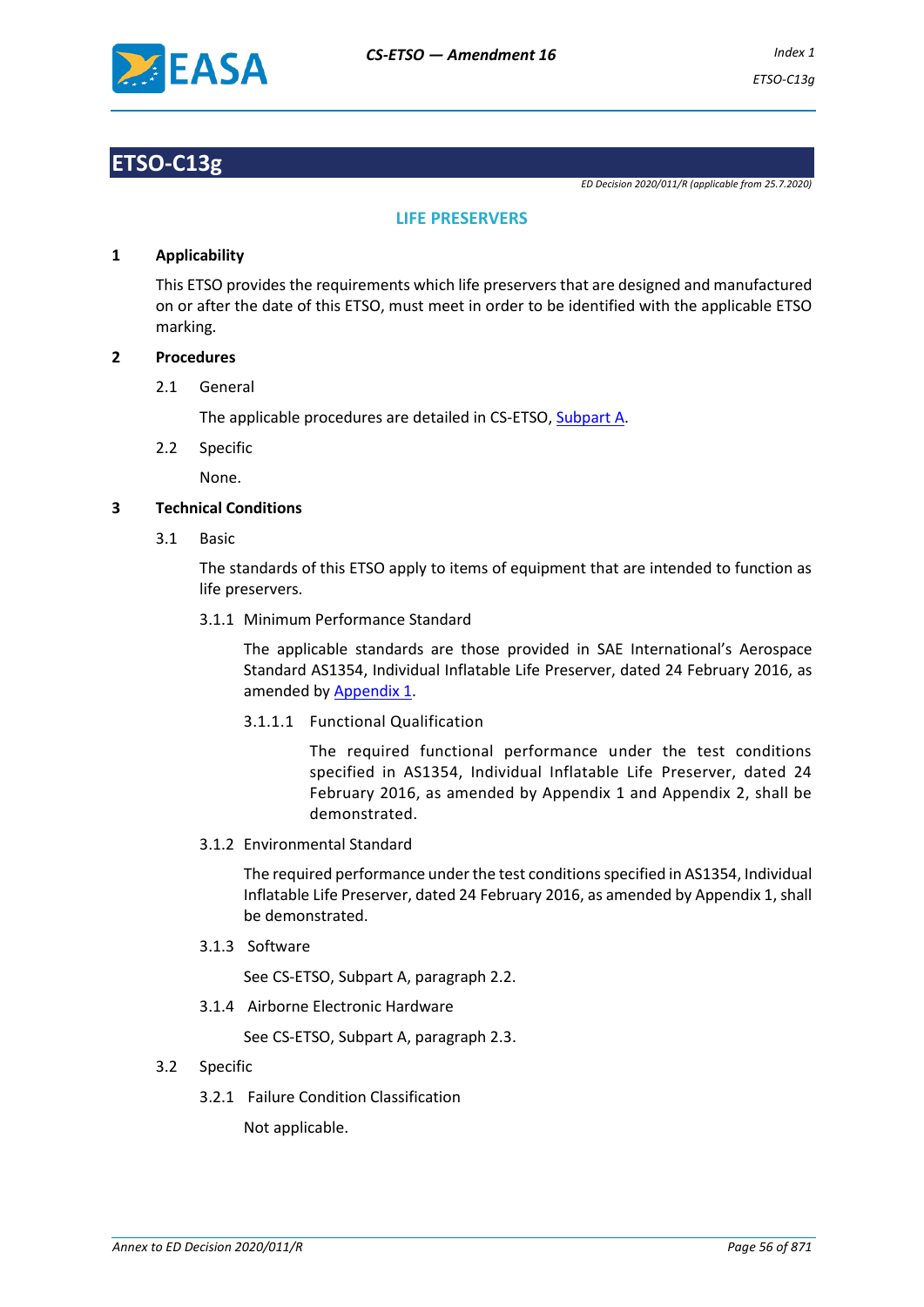

#### **4 Marking**

4.1 General

See CS-ETSO, Subpart A, paragraph 1.2.

4.2 Specific

See Appendix 1.

### **5 Availability of Referenced Documents**

See CS-ETSO, Subpart A, paragraph 3.

[Amdt ETSO/16]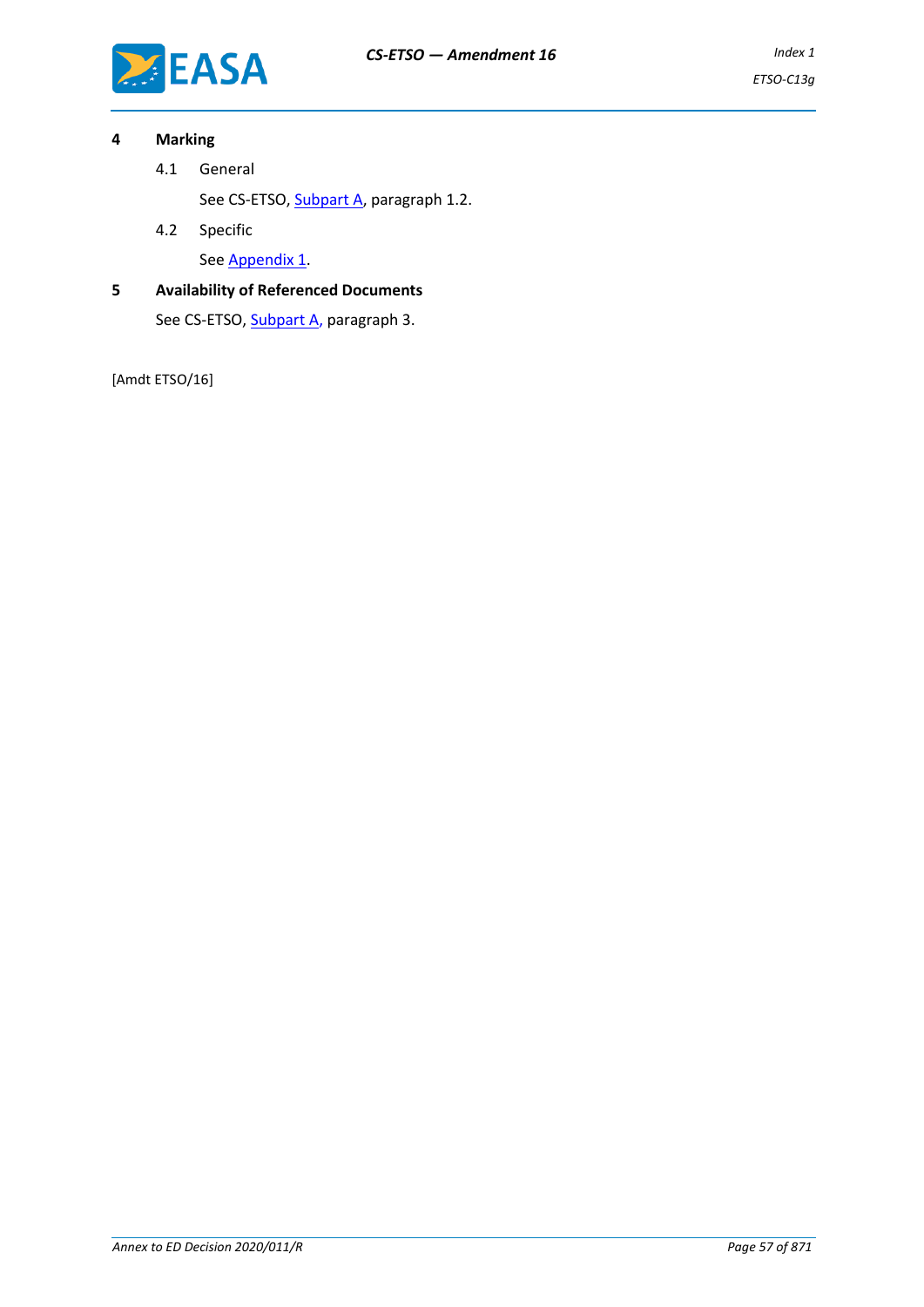

## **Appendix 1 to ETSO-C13g – Functional and Environmental Qualification Requirements**

*ED Decision 2020/011/R*

Appendix 1 modifies the text in SAE International's Aerospace Standard AS1354, Individual Inflatable Life Preserver, dated 24 February 2016. Compliance with the modified text is required in order to comply with the requirements of this ETSO.

| When              | Do the following:                                                                                                                                                                                                                                                                                                                                                                                                                                                                                                                                                                             |  |
|-------------------|-----------------------------------------------------------------------------------------------------------------------------------------------------------------------------------------------------------------------------------------------------------------------------------------------------------------------------------------------------------------------------------------------------------------------------------------------------------------------------------------------------------------------------------------------------------------------------------------------|--|
| reading<br>AS1354 |                                                                                                                                                                                                                                                                                                                                                                                                                                                                                                                                                                                               |  |
| Section 1         | Disregard                                                                                                                                                                                                                                                                                                                                                                                                                                                                                                                                                                                     |  |
| Section 2         | Apply all the subsections unless they are disregarded or modified below:                                                                                                                                                                                                                                                                                                                                                                                                                                                                                                                      |  |
|                   | Page 4, replace Subsection 2.1 with the following text:                                                                                                                                                                                                                                                                                                                                                                                                                                                                                                                                       |  |
|                   | 2.1 Applicable Documents                                                                                                                                                                                                                                                                                                                                                                                                                                                                                                                                                                      |  |
|                   | The following publications form a part of this document to the extent specified<br>herein. The applicable issue of cited publications shall be the issue that was in effect<br>on the date of the publication of this document, unless otherwise specified. In the<br>event of conflict between the text of this document and the references cited herein,<br>the text of this document takes precedence. Nothing in this document, however,<br>supersedes the applicable laws and regulations unless a specific exemption has been<br>obtained.                                              |  |
|                   | Page 6, Subsection 2.3 applies as written, except replace the definitions of the<br>following terms with the ones below:                                                                                                                                                                                                                                                                                                                                                                                                                                                                      |  |
|                   | APPROVED: The status of equipment that meets EASA standards.                                                                                                                                                                                                                                                                                                                                                                                                                                                                                                                                  |  |
|                   | CHILLED HANDS TEST METHOD: A technique to simulate the reduced dexterity of<br>chilled, wet hands that may occur during an emergency in a cold and wet<br>environment. A naïve test subject simultaneously submerges their left and right<br>forearms and hands in 50 °F (10 °C) water for 2 minutes and immediately upon<br>removal attempts to open/operate the designated packaging/equipment. The test<br>subject shall be healthy and wear a loose-fitting, sleeveless upper garment that will<br>not inhibit blood flow to the arms and hands. (Alternate: GLOVED HANDS TEST<br>METHOD) |  |
|                   | SEAT PITCH: The distance from any point on one seat to exactly the same point on<br>the seat in front or behind it.                                                                                                                                                                                                                                                                                                                                                                                                                                                                           |  |
|                   | TEST SUBJECTS: Individuals who participate in life preserver tests (e.g. donning,<br>retention, flotation). All such individuals shall be naïve, i.e. they shall have had no<br>experience in using a life preserver or the specific equipment to be tested, and they<br>shall not have viewed or talked with other persons performing the same or similar<br>activities. Note that individuals who have experience in using marine or boating life<br>preservers are considered to be acceptable test subjects.                                                                              |  |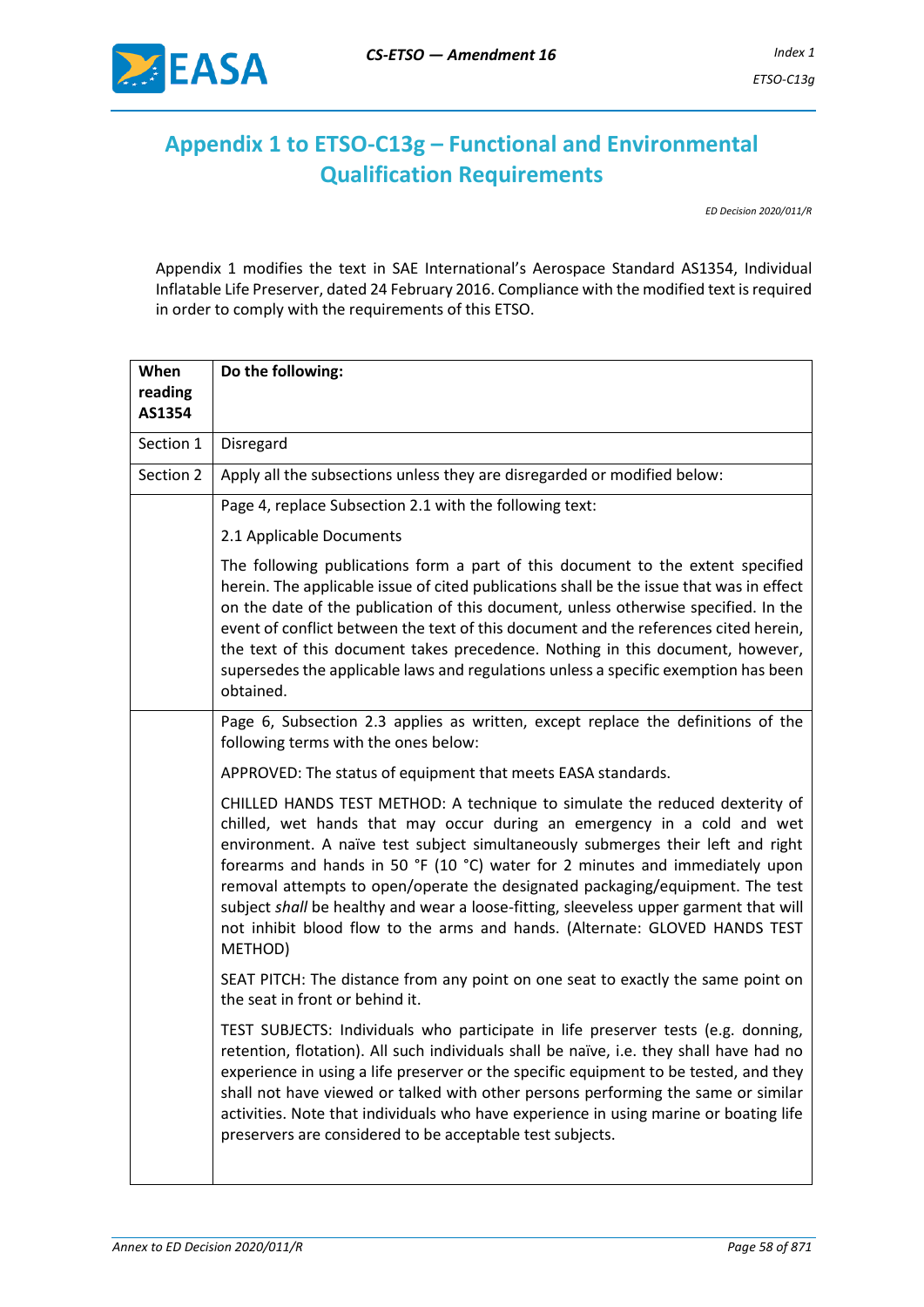

| <b>Section 3</b> | Apply all the subsections unless they are disregarded or modified below:                                                                                                                                                                                                                                                                                                                                                                                                                                                                                                  |  |  |  |
|------------------|---------------------------------------------------------------------------------------------------------------------------------------------------------------------------------------------------------------------------------------------------------------------------------------------------------------------------------------------------------------------------------------------------------------------------------------------------------------------------------------------------------------------------------------------------------------------------|--|--|--|
|                  |                                                                                                                                                                                                                                                                                                                                                                                                                                                                                                                                                                           |  |  |  |
|                  | Page 7, Section 3, replace the introductory text with the following:                                                                                                                                                                                                                                                                                                                                                                                                                                                                                                      |  |  |  |
|                  | 3. DESIGN AND PERFORMANCE REQUIREMENTS                                                                                                                                                                                                                                                                                                                                                                                                                                                                                                                                    |  |  |  |
|                  | Tests and measurements performed to demonstrate compliance with this standard<br>shall be conducted with equipment that is calibrated according to the original<br>equipment manufacturer (OEM) specifications, using standards and references that<br>are traceable to a recognised national authority (e.g. the National Institute of<br>Standards and Technology (NIST)). The description of the test results shall include<br>the accuracy and precision of the measurement(s), e.g. measured in 5-pound<br>increments with an accuracy of $\pm$ 0.10 pounds.         |  |  |  |
|                  | All tests that require timing shall use time-encoded video. In addition, tests that<br>require human subjects or a child test dummy shall use time-encoded video.                                                                                                                                                                                                                                                                                                                                                                                                         |  |  |  |
|                  | Demonstration life preservers are not addressed by this ETSO. They are not intended<br>to be functional and should be marked accordingly.                                                                                                                                                                                                                                                                                                                                                                                                                                 |  |  |  |
|                  | Page 10, replace Subsection 3.9 with the following text:                                                                                                                                                                                                                                                                                                                                                                                                                                                                                                                  |  |  |  |
|                  | 3.9 Donning                                                                                                                                                                                                                                                                                                                                                                                                                                                                                                                                                               |  |  |  |
|                  | Donning tests shall be performed to show compliance with the design requirements<br>and the comprehensibility of markings. The procedure for donning the life preserver<br>shall be simple and obvious such that it can be rapidly donned by an untrained person<br>without any assistance. This shall be demonstrated in accordance with the test<br>criteria and procedures in Subsection 5.3.                                                                                                                                                                          |  |  |  |
|                  | For the adult and adult-child category, it shall be demonstrated that at least 75 % of<br>the total number of test subjects, and at least 60 % of the test subjects in each age<br>group specified in Subsection 5.3.1, can don the life preserver within 25 seconds,<br>unassisted, starting with the packaged life preserver on the test participant's lap. It<br>must also be demonstrated that an unassisted adult can install an appropriate life<br>preserver on another adult or child within 30 seconds.                                                          |  |  |  |
|                  | For the child and infant-small child category, it shall be demonstrated that at least<br>60% of five adult test subjects of both sexes between the ages of 20 and 40,<br>unassisted, can install a child life preserver on a child who weighs between 35 and<br>90 pounds (15.88 and 40.82 kg) and an infant-small child life preserver on a child<br>dummy within 90 seconds, unassisted, starting with the packaged life preserver.                                                                                                                                     |  |  |  |
|                  | The donning-time test does not apply to constant wear life preservers that are<br>intended to be fully donned by the wearer while on board the aircraft. The donning-<br>time test does apply to constant wear life preservers that are intended to be partially<br>donned by the wearer while on board the aircraft and require an additional donning<br>procedure prior to inflating the life preserver or entering the water. For these<br>partially donned life preserver designs, the test shall begin with the life preserver in<br>the partially donned condition. |  |  |  |
|                  | Page 10, replace Subsection 3.10 with the following text:                                                                                                                                                                                                                                                                                                                                                                                                                                                                                                                 |  |  |  |
|                  | 3.10 Retention                                                                                                                                                                                                                                                                                                                                                                                                                                                                                                                                                            |  |  |  |
|                  | The means of retaining the life preserver on the wearer for an adult, adult-child, and<br>child life preserver shall require the wearer to secure no more than one attachment                                                                                                                                                                                                                                                                                                                                                                                             |  |  |  |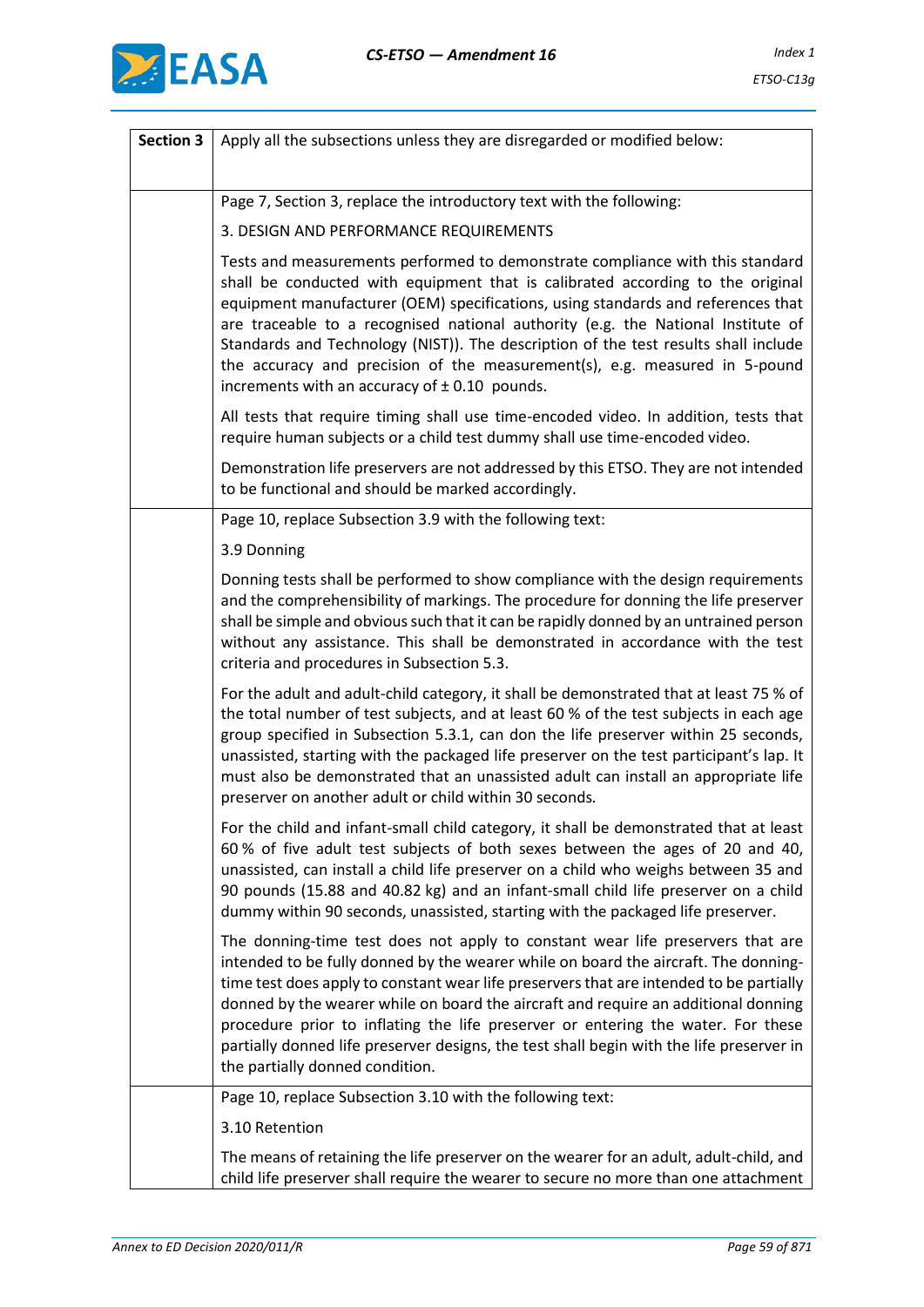

| and make only one adjustment for fit. This requirement does not apply to constant<br>wear life preservers. The retention means shall not make use of knots. The means of<br>retaining the life preserver shall not require any action to secure it other than<br>fastening and fit adjustment (e.g. removal of rubber bands, unfastening of<br>attachment points). Partially donned life preservers shall not require the wearer to<br>secure more than one attachment or make more than one adjustment for fit after<br>the life preserver is partially donned. |
|------------------------------------------------------------------------------------------------------------------------------------------------------------------------------------------------------------------------------------------------------------------------------------------------------------------------------------------------------------------------------------------------------------------------------------------------------------------------------------------------------------------------------------------------------------------|
| The means of retaining the life preserver shall be shown to be operable within 5<br>seconds with chilled or gloved hands (e.g. fastening/unfastening buckles,<br>snapping/unsnapping, etc.). This will be demonstrated in accordance with the Chilled<br>Hands or Gloved Hands Test Methods in Subsection 5.4.2. This requirement does not<br>apply to constant wear life preservers that are intended to be fully donned by the<br>wearer while on board the aircraft.                                                                                          |
| The adult, adult-child, and child category life preserver shall remain inflated, secured,<br>and not cause injury to a wearer when it is tested in accordance with 5.4. There shall<br>be no damage to the life preserver as a result of the jump. Chafing of the wearer's<br>skin shall not be considered to be an injury.                                                                                                                                                                                                                                      |
| The infant-small child category life preserver shall remain inflated and undamaged,<br>and the infant-small child dummy, specified in 5.3.2, shall remain properly secured<br>in the donned life preserver, while being held by an adult and tested in accordance<br>with 5.4.3.                                                                                                                                                                                                                                                                                 |
| Page 11, replace Subsection 3.11.2 with the following text:                                                                                                                                                                                                                                                                                                                                                                                                                                                                                                      |
| 3.11.2 Infant-Small Child                                                                                                                                                                                                                                                                                                                                                                                                                                                                                                                                        |
| The life preserver shall provide insulation for the wearer's head and upper torso (i.e.                                                                                                                                                                                                                                                                                                                                                                                                                                                                          |
| from the waist up) with a minimum R-value of 0.25 (equivalent to approximately 2<br>mm of wetsuit fabric). There shall be a means, other than knots, to restrict the<br>position of the life preserver relative to the wearer, so as to provide proper function<br>and prevent the wearer from releasing the means of restriction. Means shall be<br>provided to prevent the introduction and/or entrapment of water. This shall be<br>demonstrated in accordance with the Flotation Attitude Test procedure in 5.5.2.                                           |
| Page 11, replace Subsection 3.13 with the following text:                                                                                                                                                                                                                                                                                                                                                                                                                                                                                                        |
| 3.13 Tether, Infant-Small Child Category                                                                                                                                                                                                                                                                                                                                                                                                                                                                                                                         |
| A tether of PIA-C-5040, Type 3 cord or equivalent, at least 72 inches (182.88 mm)<br>long, shall be attached to the infant-small child life preserver. The attachment shall<br>be located such that the flotation attitude specified in 3.11.2 is maintained when the<br>line is held taut in the water. The attachment shall be shown to withstand a 70-pound<br>(31.75 kg) pull for at least 3 seconds without a failure of the line or the attachment.                                                                                                        |
| A positive-buoyancy attachment means shall be provided at the free end of the<br>tether. The attachment means shall be shown to be operable with cold, wet hands,<br>using either the Chilled Hands or Gloved Hands Test Method. This must be<br>demonstrated in accordance with Subsection 5.9. There shall be a provision for<br>stowing or securing the tether during use so that it remains readily accessible and<br>does not dangle loosely.                                                                                                               |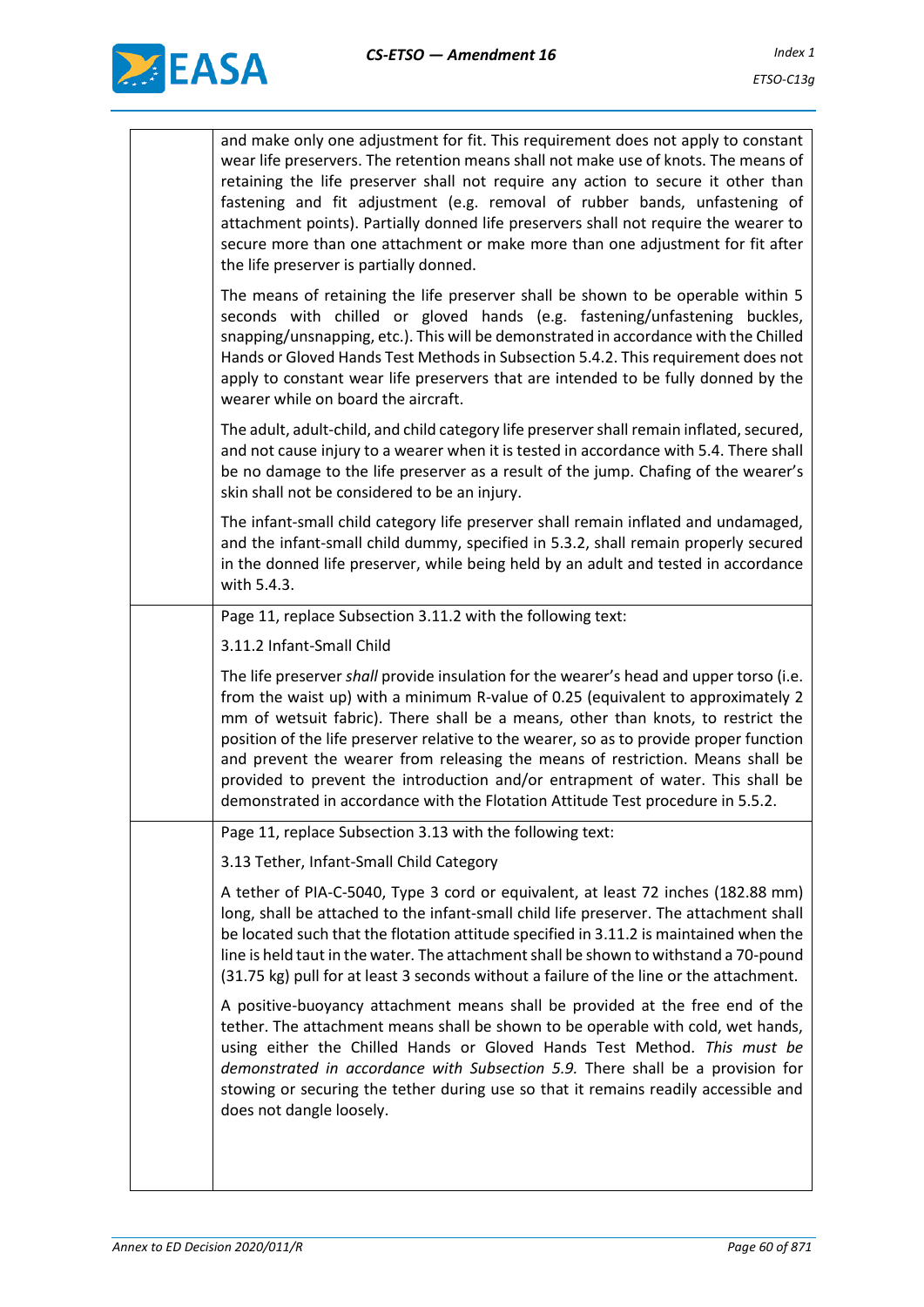

|                  | Page 11, replace Subsection 3.14 with the following text:                                                                                                                                                                                                                                                                                                                                                                                                                                                                                                                                                                                                                                                                                                                                                                                                                                                                                                           |
|------------------|---------------------------------------------------------------------------------------------------------------------------------------------------------------------------------------------------------------------------------------------------------------------------------------------------------------------------------------------------------------------------------------------------------------------------------------------------------------------------------------------------------------------------------------------------------------------------------------------------------------------------------------------------------------------------------------------------------------------------------------------------------------------------------------------------------------------------------------------------------------------------------------------------------------------------------------------------------------------|
|                  | 3.14 Survivor Locator Light                                                                                                                                                                                                                                                                                                                                                                                                                                                                                                                                                                                                                                                                                                                                                                                                                                                                                                                                         |
|                  | The life preserver shall be equipped with a survivor locator light that meets the<br>requirements of ETSO-C85b or TSO-C85b, Survivor Locator Lights. The light shall<br>automatically activate upon initial immersion in the water or by other means that do<br>not require additional action by the wearer once the life preserver is fully donned.<br>The light shall be located so to enhance visibility from a surface vessel or from an<br>aircraft.                                                                                                                                                                                                                                                                                                                                                                                                                                                                                                           |
|                  | Page 12, replace Subsection 3.17.2 with the following text:                                                                                                                                                                                                                                                                                                                                                                                                                                                                                                                                                                                                                                                                                                                                                                                                                                                                                                         |
|                  | 3.17.2 Package Opening                                                                                                                                                                                                                                                                                                                                                                                                                                                                                                                                                                                                                                                                                                                                                                                                                                                                                                                                              |
|                  | Opening of the package shall be demonstrated in accordance with the Package<br>Opening test procedures in 5.7.                                                                                                                                                                                                                                                                                                                                                                                                                                                                                                                                                                                                                                                                                                                                                                                                                                                      |
|                  | Page 12, replace Subsection 3.18.1 with the following text:                                                                                                                                                                                                                                                                                                                                                                                                                                                                                                                                                                                                                                                                                                                                                                                                                                                                                                         |
|                  | 3.18.1 Instructions                                                                                                                                                                                                                                                                                                                                                                                                                                                                                                                                                                                                                                                                                                                                                                                                                                                                                                                                                 |
|                  | The proper donning procedure and other operational instructions shall be simple,<br>obvious, and shall be presented pictorially with a minimum use of words. Instructions<br>that pertain to operations normally accomplished after the life preserver has been<br>donned shall be oriented so that the wearer, or the person assisting a child or an<br>infant-small child wearer, can see them while in the water. Instructions shall be sized,<br>positioned and contrasted with the background to make them easily readable and<br>comprehensible at a viewing distance of 24 inches (60.96 cm) with illumination no<br>greater than 0.05 ft-c (0.54 lux) by a person who has 20/20 vision. Written<br>instructions shall use bold lettering at least 0.22 inches (5.6 mm) high with a stroke<br>width of at least 0.047 inches (1.2 mm). Comprehensibility shall be demonstrated in<br>accordance with the Comprehensibility test procedure in Subsection 5.8. |
| <b>Section 4</b> | Apply all the subsections unless they are disregarded or modified below:                                                                                                                                                                                                                                                                                                                                                                                                                                                                                                                                                                                                                                                                                                                                                                                                                                                                                            |
|                  | Page 13, replace Subsection 4.2.1 with the following text:                                                                                                                                                                                                                                                                                                                                                                                                                                                                                                                                                                                                                                                                                                                                                                                                                                                                                                          |
|                  | 4.2.1 Permeability                                                                                                                                                                                                                                                                                                                                                                                                                                                                                                                                                                                                                                                                                                                                                                                                                                                                                                                                                  |
|                  | The materials used in the construction of the air holding cell shall have a maximum<br>permeability to helium of 5 L/m2 in 24 hours at 77 °F (25 °C) when tested in<br>accordance with 5.6.3.                                                                                                                                                                                                                                                                                                                                                                                                                                                                                                                                                                                                                                                                                                                                                                       |
| <b>Section 5</b> | Apply all the subsections unless they are disregarded or modified below:                                                                                                                                                                                                                                                                                                                                                                                                                                                                                                                                                                                                                                                                                                                                                                                                                                                                                            |
|                  | Page 15, replace Subsection 5.1.2 with the following text:                                                                                                                                                                                                                                                                                                                                                                                                                                                                                                                                                                                                                                                                                                                                                                                                                                                                                                          |
|                  | 5.1.2 Overpressure                                                                                                                                                                                                                                                                                                                                                                                                                                                                                                                                                                                                                                                                                                                                                                                                                                                                                                                                                  |
|                  | The life preserver shall meet the minimum buoyancy requirements defined in 3.4<br>when it is subjected to overpressure. Inflate each flotation chamber via the oral<br>inflation tube to 1 psig (6.89 kPa), then manually actuate the discharge of the gas<br>reservoir for each chamber. Submerge the life preserver in fresh water at a<br>temperature of 70 °F ± 5 °F (21.1 °C ± 2.8 °C), so that no part of it is less than 24 inches<br>(60.96 cm) below the surface of the water. Measure the buoyancy to show<br>compliance with the applicable requirement in Table 1. Keep the life preserver<br>submerged for at least 8 hours, after which time it shall be shown to meet or exceed<br>the requirement in Table 1.                                                                                                                                                                                                                                       |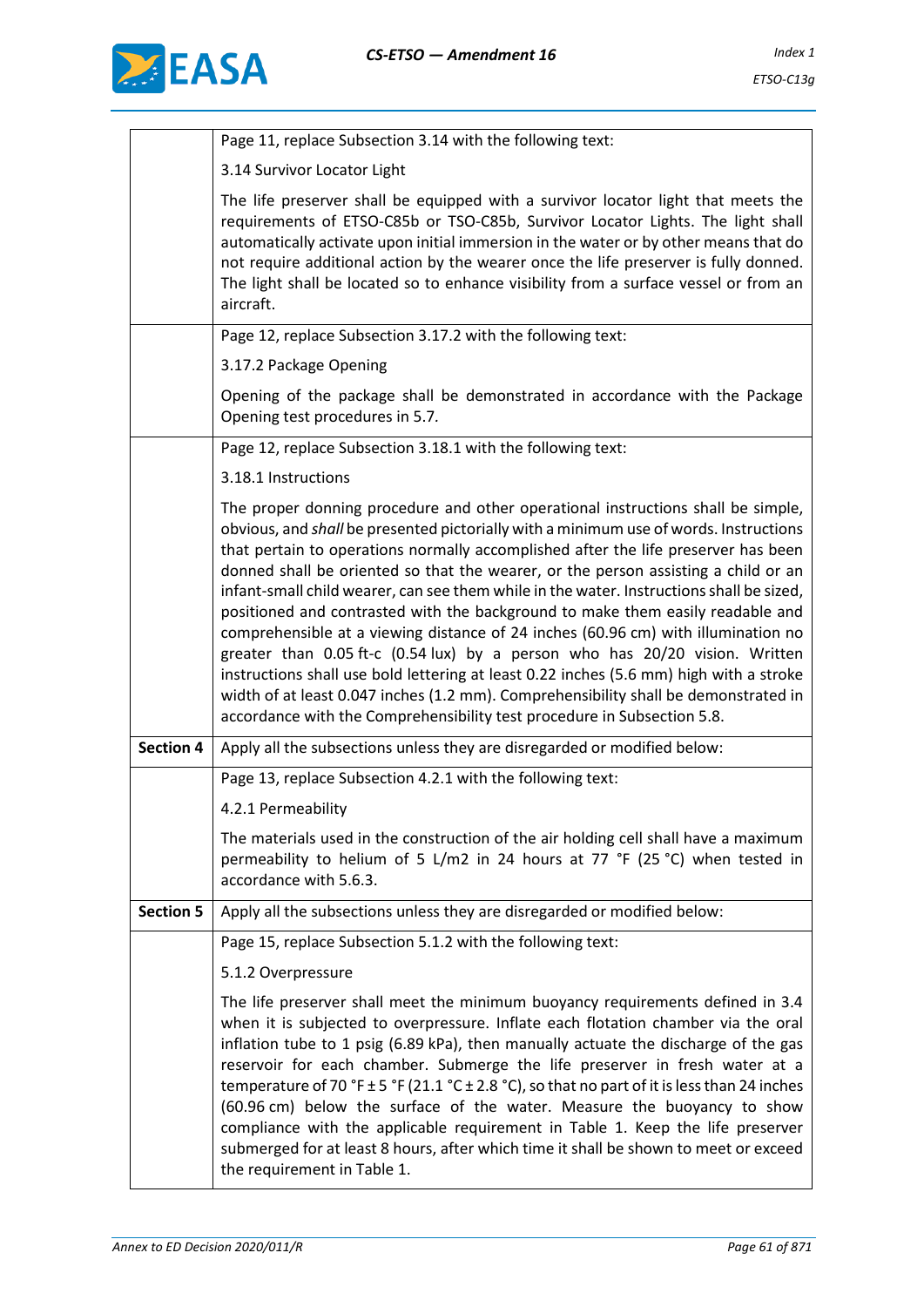

| Alternatively, the test may be discontinued in less than 8 hours if buoyancy<br>measurements taken at 4 successive 30-minute intervals show that the buoyant<br>force of the life preserver has stabilised at or above the value specified in Table 1.                                                                                                                                                                                                                                                                                                                                                                                                    |
|-----------------------------------------------------------------------------------------------------------------------------------------------------------------------------------------------------------------------------------------------------------------------------------------------------------------------------------------------------------------------------------------------------------------------------------------------------------------------------------------------------------------------------------------------------------------------------------------------------------------------------------------------------------|
| Pages 15-16, replace Subsection 5.3.1 with the following text:                                                                                                                                                                                                                                                                                                                                                                                                                                                                                                                                                                                            |
| 5.3.1 Test Subjects                                                                                                                                                                                                                                                                                                                                                                                                                                                                                                                                                                                                                                       |
| At least 25 test subjects shall be employed in tests of an adult or adult-child<br>preserver. At least 5 of those test subjects shall be from each of the following age<br>groups:                                                                                                                                                                                                                                                                                                                                                                                                                                                                        |
| 20 to 29 years; 30 to 39 years; 40 to 49 years; 50 to 59 years; and 60 to 69 years. No<br>more than 60 % of the test subjects in any age group may be of the same sex. The<br>number of test subjects in any age group may not exceed 30 % of the total number<br>of test subjects.                                                                                                                                                                                                                                                                                                                                                                       |
| Child-donning tests shall be performed by a minimum of 5 adult test subjects of both<br>sexes between the ages of 20 and 40. Tests shall be performed using a child that<br>weighs between 35 and 90 pounds (15.88 and 40.91 kg).                                                                                                                                                                                                                                                                                                                                                                                                                         |
| Infant-small child donning tests shall be performed by a minimum of 5 adult test<br>subjects of both sexes between the ages of 20 and 40. Tests shall be performed using<br>an articulating infant-small child dummy per Subsection 5.3.2.                                                                                                                                                                                                                                                                                                                                                                                                                |
| Adult test subjects shall have no experience with inflatable life preservers or donning<br>tests. Test subjects shall not be familiar with the manufacture, production, or<br>maintenance of inflatable life preservers.                                                                                                                                                                                                                                                                                                                                                                                                                                  |
| Test subjects shall receive no donning instructions other than the general<br>introduction briefing and preflight video briefing on the use of the life preserver per<br>Appendix D - Donning Test Briefings. Instructions for the child and infant-small child<br>category life preserver shall be the typical briefing given by a flight attendant to a<br>parent/guardian that accompanies a child or infant on a flight. Test subjects may be<br>informed (during the pre-test introduction briefing) that this is a timed test, and that<br>their task is to don the life preserver within the applicable time frame specified in<br>Subsection 3.9. |
| Furthermore, the installation, operating and maintenance instructions shall also<br>reflect the requirements of this section. The operating instructions must report the<br>detailed content of the simulated preflight briefing and any special instructions for<br>the unique aspects of operating the design of the life preserver that should be<br>considered for its operational use and continued performance.                                                                                                                                                                                                                                     |
| Page 16, replace Subsection 5.3.3 with the following text:                                                                                                                                                                                                                                                                                                                                                                                                                                                                                                                                                                                                |
| 5.3.3 Arrangement                                                                                                                                                                                                                                                                                                                                                                                                                                                                                                                                                                                                                                         |
| Subjects in tests of an adult, adult-child, or child life preserver shall be seated in<br>previously approved air carrier coach class seating, with a seat row in front of the<br>test subjects, creating a seat pitch not exceeding 31 inches (78.74 cm). Subjects shall<br>be seated one per row. All subjects shall have their seat belts fastened.                                                                                                                                                                                                                                                                                                    |
| Infant-small child life preserver donning tests shall be performed with the adult test<br>subject holding the infant on their lap, seated between two other adult subjects who<br>shall not assist or hamper the test subject who performs the donning test. The adult<br>test subject shall be wearing their own life preserver.                                                                                                                                                                                                                                                                                                                         |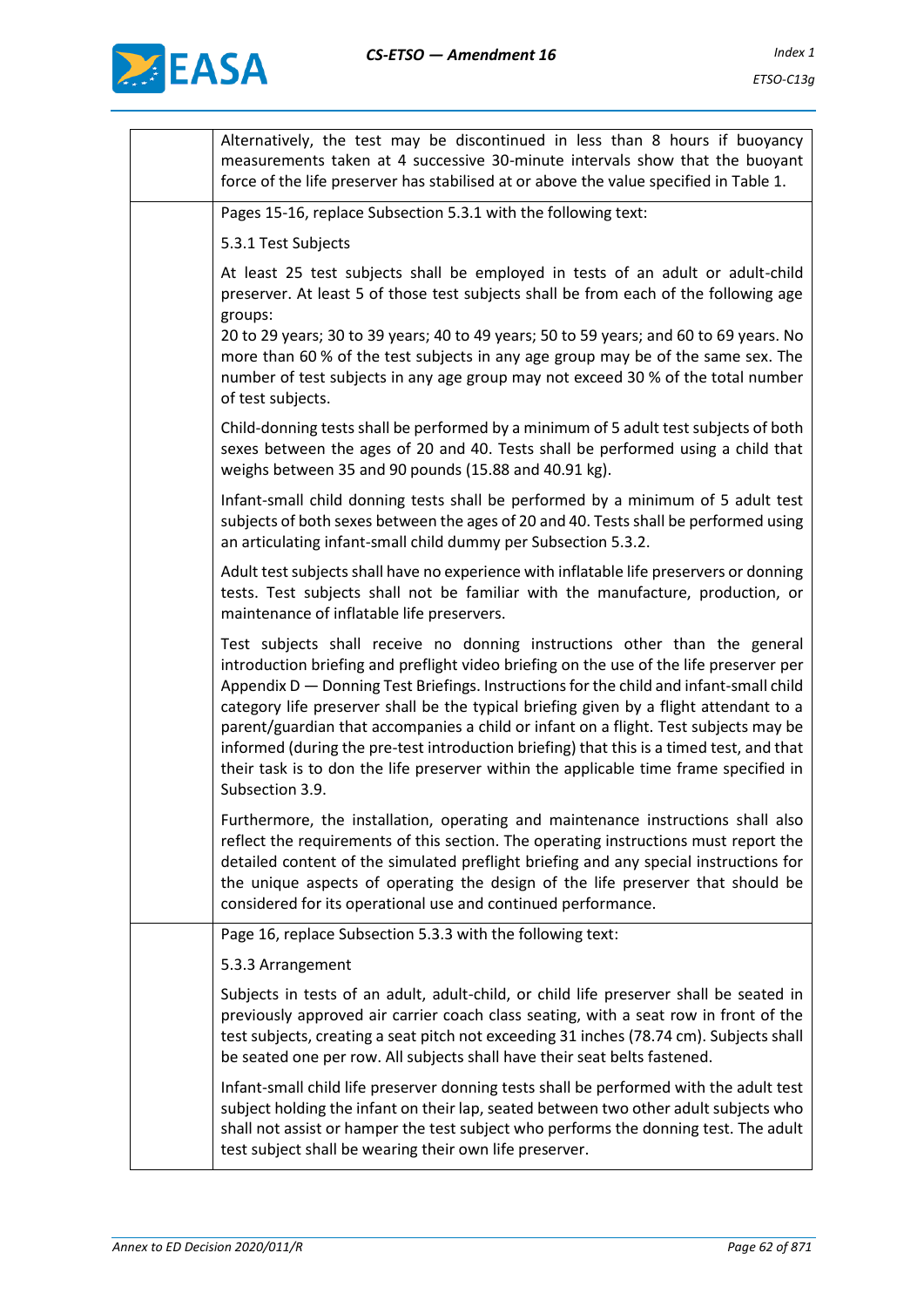

| Page 16, replace Subsection 5.3.4 with the following text:                                                                                                                                                                                                                                                                                                                                                                                                                                                                                                                                                                  |
|-----------------------------------------------------------------------------------------------------------------------------------------------------------------------------------------------------------------------------------------------------------------------------------------------------------------------------------------------------------------------------------------------------------------------------------------------------------------------------------------------------------------------------------------------------------------------------------------------------------------------------|
| 5.3.4 Procedure                                                                                                                                                                                                                                                                                                                                                                                                                                                                                                                                                                                                             |
| The donning test shall start on signal with the packaged life preserver held on the<br>test subject's lap, or for a constant wear life preserver, the test shall start in the<br>partially donned configuration. The timing of the test shall end when the life<br>preserver is properly donned, secured, and adjusted for fit (the means of adjustment<br>shall be adjusted for a snug fit on the test subject). Donning tests shall be captured<br>on video; the timing for each individual subject shall be recorded separately.                                                                                         |
| Page 16, add two new subsections to 5.4 as follows:                                                                                                                                                                                                                                                                                                                                                                                                                                                                                                                                                                         |
| 5.4.2 Retention Mechanism Test                                                                                                                                                                                                                                                                                                                                                                                                                                                                                                                                                                                              |
| Demonstrate the operability of the life preserver retention mechanism using either<br>the Chilled Hands or Gloved Hands Test Method (see 2.3 Definitions). At least 4 out<br>of 5 test subjects shall secure the life preserver retention mechanism (e.g. fasten and<br>then unfasten it) within 5 seconds. In cases for which additional participants are<br>required, 75 % of the total number of test participants for each demonstration must<br>complete the retention mechanism task within the allowed time.                                                                                                         |
| 5.4.3 Infant-Small Child Life Preserver                                                                                                                                                                                                                                                                                                                                                                                                                                                                                                                                                                                     |
| The infant-small child category life preserver shall remain inflated and undamaged,<br>and the infant-small child dummy, specified in 5.3.2, shall remain properly secured<br>in the donned life preserver, while being held by an adult who jumps into the water<br>from a height of 5 feet (1.52 m) above the water. The adult shall wear an inflated life<br>preserver for this test.                                                                                                                                                                                                                                    |
| Page 17, replace Subsection 5.6.2 with the following text:                                                                                                                                                                                                                                                                                                                                                                                                                                                                                                                                                                  |
| 5.6.2 Flammability                                                                                                                                                                                                                                                                                                                                                                                                                                                                                                                                                                                                          |
| The life preserver and package shall be constructed of material that meets the<br>requirements of the latest amendment of CS-25, Appendix F, Part I. The definition<br>and use of parts that are considered to be small parts (e.g. oral inflation tubes, clips,<br>etc.) that would not contribute significantly to the propagation of a fire must be<br>coordinated in advance with EASA.                                                                                                                                                                                                                                 |
| Page 17, replace Subsection 5.6.3 with the following text:                                                                                                                                                                                                                                                                                                                                                                                                                                                                                                                                                                  |
| 5.6.3 Permeability                                                                                                                                                                                                                                                                                                                                                                                                                                                                                                                                                                                                          |
| The permeability shall be tested in accordance with the permeability test procedure<br>in FTMS 191, Method 5460; or alternatively, ASTM D1434-82, Procedure V may be<br>used. The permeameter shall be calibrated for the gas that is used.                                                                                                                                                                                                                                                                                                                                                                                 |
| Page 18, replace Subsection 5.7.1 with the following text:                                                                                                                                                                                                                                                                                                                                                                                                                                                                                                                                                                  |
| 5.7.1 Pull Force                                                                                                                                                                                                                                                                                                                                                                                                                                                                                                                                                                                                            |
| The pull force necessary to operate the opening mechanism shall be mechanically<br>demonstrated not to exceed 9 pounds (40 N), or the opening of the mechanism shall<br>be demonstrated in less than 7 seconds by at least 8 of 10 females over the age of<br>60, without any preview of the instructions. The timing shall start when the test<br>participant has both hands on the package and is ready to open it, and shall end when<br>the package is fully opened (e.g. the pull tab/strip is completely removed). A nick or<br>cut shall not be introduced in the edge of the material at the tear line unless it is |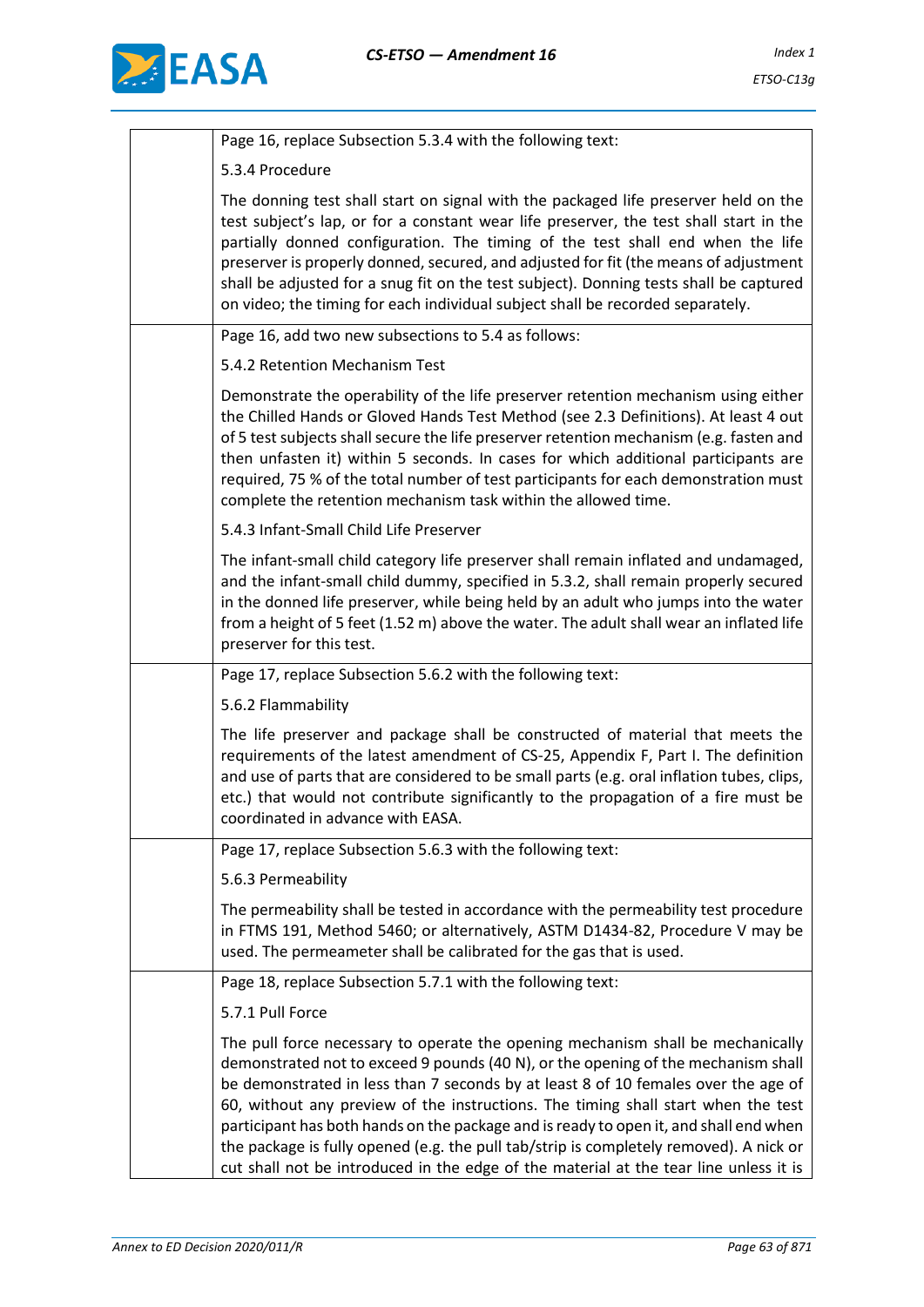

|               | normally a part of the package design. In cases for which additional participants are<br>required, 75 % of the total number of test participants for each demonstration must<br>complete the opening of the package within the allowed time.                                                                                                                                                                                                                                                                                                                                                                                |  |
|---------------|-----------------------------------------------------------------------------------------------------------------------------------------------------------------------------------------------------------------------------------------------------------------------------------------------------------------------------------------------------------------------------------------------------------------------------------------------------------------------------------------------------------------------------------------------------------------------------------------------------------------------------|--|
|               | Page 18, replace Subsection 5.7.2 with the following text:                                                                                                                                                                                                                                                                                                                                                                                                                                                                                                                                                                  |  |
|               | 5.7.2 Operation of the Opening Mechanism                                                                                                                                                                                                                                                                                                                                                                                                                                                                                                                                                                                    |  |
|               | Operation of the opening mechanism shall be demonstrated within 10 seconds by<br>8 of 10 females with reduced dexterity simulated by the Chilled Hands or Gloved<br>Hands Test Method, and without a preview of the instructions. The timing shall start<br>when the test participant has both hands on the package and is ready to open it, and<br>end when the life preserver is fully removed from the package. In cases for which<br>additional participants are required, 75 % of the total number of test participants for<br>each demonstration must complete the opening of the package within the allowed<br>time. |  |
|               | Page 18, replace Subsection 5.8 with the following text:                                                                                                                                                                                                                                                                                                                                                                                                                                                                                                                                                                    |  |
|               | 5.8 Comprehensibility                                                                                                                                                                                                                                                                                                                                                                                                                                                                                                                                                                                                       |  |
|               | Comprehensibility shall be demonstrated by 5 out of 6 test subjects, tested<br>independently, using an open-ended answer format (see examples in ANSI Z535 or<br>ISO 9186:2001) and/or a successful empirical demonstration of the equipment or<br>feature.                                                                                                                                                                                                                                                                                                                                                                 |  |
|               | Page 18, add new Subsection 5.9 as follows:                                                                                                                                                                                                                                                                                                                                                                                                                                                                                                                                                                                 |  |
|               | 5.9 Tether Attachment Test                                                                                                                                                                                                                                                                                                                                                                                                                                                                                                                                                                                                  |  |
|               | Demonstrate that the means of attachment, on the tether of the infant-small child<br>life preserver, is operable using either the Chilled Hands or Gloved Hands Test<br>Method (see 2.3 Definitions). At least 4 out of 5 test subjects shall secure the means<br>of attachment of the life preserver. In cases for which additional participants are<br>required, 75 % of the total number of test participants for each demonstration must<br>complete the attachment task. This test may be performed on dry land.                                                                                                       |  |
|               | NOTE: The attachment should be demonstrated in the manner in which it is designed<br>to be used; it should be attached to something as designed.                                                                                                                                                                                                                                                                                                                                                                                                                                                                            |  |
| Appendix<br>Α | No change                                                                                                                                                                                                                                                                                                                                                                                                                                                                                                                                                                                                                   |  |
| Appendix<br>B | No change                                                                                                                                                                                                                                                                                                                                                                                                                                                                                                                                                                                                                   |  |
|               |                                                                                                                                                                                                                                                                                                                                                                                                                                                                                                                                                                                                                             |  |
| Appendix      | Page 24, replace Appendix C with Appendix 2 Tests Involving Subjects.                                                                                                                                                                                                                                                                                                                                                                                                                                                                                                                                                       |  |
| C             | See Appendix 2 on the final page.                                                                                                                                                                                                                                                                                                                                                                                                                                                                                                                                                                                           |  |
|               | Page 25, add a new Appendix D as follows:                                                                                                                                                                                                                                                                                                                                                                                                                                                                                                                                                                                   |  |
|               | Appendix D - Donning Test Briefings                                                                                                                                                                                                                                                                                                                                                                                                                                                                                                                                                                                         |  |
|               | You must use the following scripts for the donning-test briefing. For the assisted<br>donning tests, substitute the appropriate donning time requirement as specified in<br>Subsection 3.9. The scripts may be modified as applicable for constant wear life<br>preservers that are designed to be partially donned during flight.                                                                                                                                                                                                                                                                                          |  |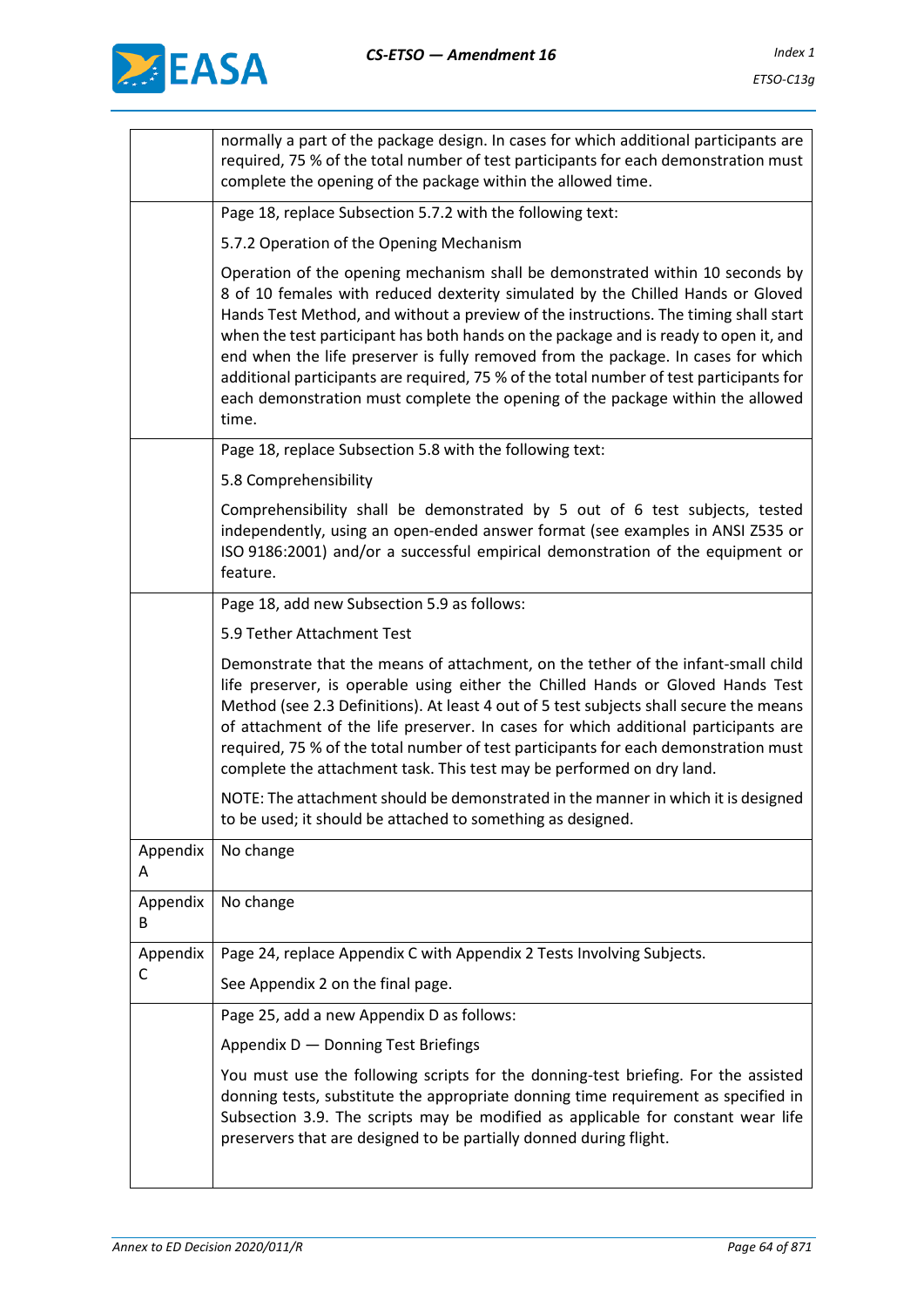



| <b>General introduction briefing script:</b><br>You are participating in a passenger safety study to determine how long it takes to<br>put on an aircraft life preserver. You are seated in a seat that is similar to those found<br>on passenger aeroplanes; please fasten your seatbelt [pause until all seatbelts are<br>fastened].<br>The test will simulate an actual airline emergency; your goal is to put on the life<br>preserver as quickly as possible within 25 seconds or less. Video cameras will record<br>your actions.<br>To start the test, your instructor will say: '3, 2, 1, go!' This is your signal to open the<br>package and put on the life preserver.<br>Following this introduction, a video of a simulated passenger information briefing<br>will be presented. After the video, you will be handed your life preserver package.<br>[Optional: Before the video, please review the safety information card for additional<br>instructions on putting on the life preserver.]<br>Preflight video briefing script:<br>This test will simulate an actual airline emergency; your goal is to put on the life<br>preserver as quickly as possible within 25 seconds or less. To start the test, your<br>instructor will say: '3, 2, 1, go!' This is your signal to open the package and put on the<br>life preserver.<br>To put on your life preserver:<br>Pull the tab and tear open the package.<br>Remove the life preserver from the package.<br>Pull the life preserver over your head.<br>Grab the waist strap and wrap it around your waist.<br>—<br>Insert the clip into the buckle and pull the end of the waist strap to tighten the<br>belt.<br>Raise your arms when you have finished. |  |
|----------------------------------------------------------------------------------------------------------------------------------------------------------------------------------------------------------------------------------------------------------------------------------------------------------------------------------------------------------------------------------------------------------------------------------------------------------------------------------------------------------------------------------------------------------------------------------------------------------------------------------------------------------------------------------------------------------------------------------------------------------------------------------------------------------------------------------------------------------------------------------------------------------------------------------------------------------------------------------------------------------------------------------------------------------------------------------------------------------------------------------------------------------------------------------------------------------------------------------------------------------------------------------------------------------------------------------------------------------------------------------------------------------------------------------------------------------------------------------------------------------------------------------------------------------------------------------------------------------------------------------------------------------------------------------------------------------------------------|--|
|                                                                                                                                                                                                                                                                                                                                                                                                                                                                                                                                                                                                                                                                                                                                                                                                                                                                                                                                                                                                                                                                                                                                                                                                                                                                                                                                                                                                                                                                                                                                                                                                                                                                                                                            |  |
|                                                                                                                                                                                                                                                                                                                                                                                                                                                                                                                                                                                                                                                                                                                                                                                                                                                                                                                                                                                                                                                                                                                                                                                                                                                                                                                                                                                                                                                                                                                                                                                                                                                                                                                            |  |
|                                                                                                                                                                                                                                                                                                                                                                                                                                                                                                                                                                                                                                                                                                                                                                                                                                                                                                                                                                                                                                                                                                                                                                                                                                                                                                                                                                                                                                                                                                                                                                                                                                                                                                                            |  |
|                                                                                                                                                                                                                                                                                                                                                                                                                                                                                                                                                                                                                                                                                                                                                                                                                                                                                                                                                                                                                                                                                                                                                                                                                                                                                                                                                                                                                                                                                                                                                                                                                                                                                                                            |  |
|                                                                                                                                                                                                                                                                                                                                                                                                                                                                                                                                                                                                                                                                                                                                                                                                                                                                                                                                                                                                                                                                                                                                                                                                                                                                                                                                                                                                                                                                                                                                                                                                                                                                                                                            |  |
|                                                                                                                                                                                                                                                                                                                                                                                                                                                                                                                                                                                                                                                                                                                                                                                                                                                                                                                                                                                                                                                                                                                                                                                                                                                                                                                                                                                                                                                                                                                                                                                                                                                                                                                            |  |
|                                                                                                                                                                                                                                                                                                                                                                                                                                                                                                                                                                                                                                                                                                                                                                                                                                                                                                                                                                                                                                                                                                                                                                                                                                                                                                                                                                                                                                                                                                                                                                                                                                                                                                                            |  |
|                                                                                                                                                                                                                                                                                                                                                                                                                                                                                                                                                                                                                                                                                                                                                                                                                                                                                                                                                                                                                                                                                                                                                                                                                                                                                                                                                                                                                                                                                                                                                                                                                                                                                                                            |  |
|                                                                                                                                                                                                                                                                                                                                                                                                                                                                                                                                                                                                                                                                                                                                                                                                                                                                                                                                                                                                                                                                                                                                                                                                                                                                                                                                                                                                                                                                                                                                                                                                                                                                                                                            |  |
|                                                                                                                                                                                                                                                                                                                                                                                                                                                                                                                                                                                                                                                                                                                                                                                                                                                                                                                                                                                                                                                                                                                                                                                                                                                                                                                                                                                                                                                                                                                                                                                                                                                                                                                            |  |
|                                                                                                                                                                                                                                                                                                                                                                                                                                                                                                                                                                                                                                                                                                                                                                                                                                                                                                                                                                                                                                                                                                                                                                                                                                                                                                                                                                                                                                                                                                                                                                                                                                                                                                                            |  |
|                                                                                                                                                                                                                                                                                                                                                                                                                                                                                                                                                                                                                                                                                                                                                                                                                                                                                                                                                                                                                                                                                                                                                                                                                                                                                                                                                                                                                                                                                                                                                                                                                                                                                                                            |  |
|                                                                                                                                                                                                                                                                                                                                                                                                                                                                                                                                                                                                                                                                                                                                                                                                                                                                                                                                                                                                                                                                                                                                                                                                                                                                                                                                                                                                                                                                                                                                                                                                                                                                                                                            |  |
|                                                                                                                                                                                                                                                                                                                                                                                                                                                                                                                                                                                                                                                                                                                                                                                                                                                                                                                                                                                                                                                                                                                                                                                                                                                                                                                                                                                                                                                                                                                                                                                                                                                                                                                            |  |
|                                                                                                                                                                                                                                                                                                                                                                                                                                                                                                                                                                                                                                                                                                                                                                                                                                                                                                                                                                                                                                                                                                                                                                                                                                                                                                                                                                                                                                                                                                                                                                                                                                                                                                                            |  |

[Amdt ETSO/16]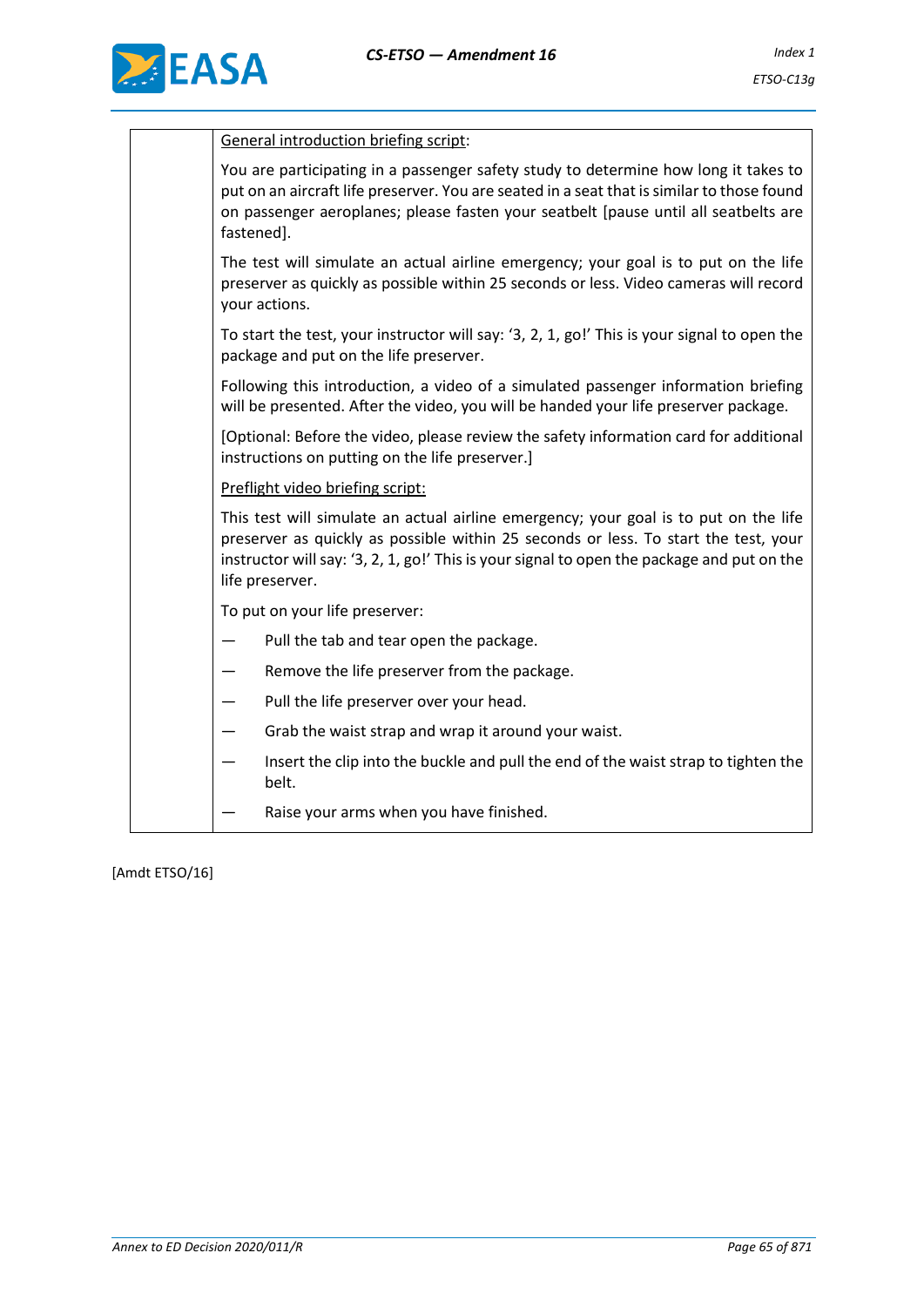

# **Appendix 2 to ETSO-C13g – Tests Involving Subjects***\**

*ED Decision 2020/011/R*

\*NOTE: Tests that require human subjects or a child test dummy shall use time-encoded video.

| <b>Test name</b>                                                        | Paragraph | <b>Number of subjects</b>                                                                                                                       |
|-------------------------------------------------------------------------|-----------|-------------------------------------------------------------------------------------------------------------------------------------------------|
| <b>Donning Test</b>                                                     | 5.3       |                                                                                                                                                 |
| Adult or Adult-Child                                                    | 5.3.1     | - 25 adults minimum<br>- Age groups: 20-29, 30-39, 40-49, 50-59,<br>60-69 yrs<br>(see 5.3.1 for more details)                                   |
| Child<br>$\bullet$                                                      | 5.3.1     | - 5 adults: ages: 20-40 years, male and female<br>$-5$ children: each child: 35-90 lbs (15.88-<br>40.91 kg)                                     |
| Infant-Small Child                                                      | 5.3.1     | - 5 adults: ages: 20-40 years, male and female                                                                                                  |
|                                                                         | 5.3.2     | - 1 anthropometric, infant-small child test<br>dummy or child                                                                                   |
| <b>Retention Test</b>                                                   | 5.4       |                                                                                                                                                 |
| Adult, Adult-Child, and<br>Child                                        | 5.4.1     | - 3 adults minimum, including at least one 5th<br>percentile female and one 95th percentile male<br>(measured by weight and head circumference) |
| <b>Chilled Hands or Gloved</b><br>$\bullet$<br><b>Hands Test Method</b> | 5.4.2     | - 5 adults minimum (see 2.3)                                                                                                                    |
| <b>Infant-Small Child</b><br>$\bullet$                                  | 5.4.3     | - 1 adult holding child test dummy or child (see<br>5.3.2)                                                                                      |
| <b>Flotation Attitude Test</b>                                          | 5.5       |                                                                                                                                                 |
| Adult, Adult-Child, or<br>٠<br>Child                                    | 5.5.1     | 3 minimum, including at least one 5th<br>percentile female and one 95th percentile male<br>(measured by weight and head circumference)          |
| <b>Packaging Opening</b>                                                | 5.7       |                                                                                                                                                 |
| Pull Force (2 methods)                                                  | 5.7.1     | - Mechanical: not to exceed 9 lbs (40 N) OR<br>- 10 minimum, female, older than 60 yrs                                                          |